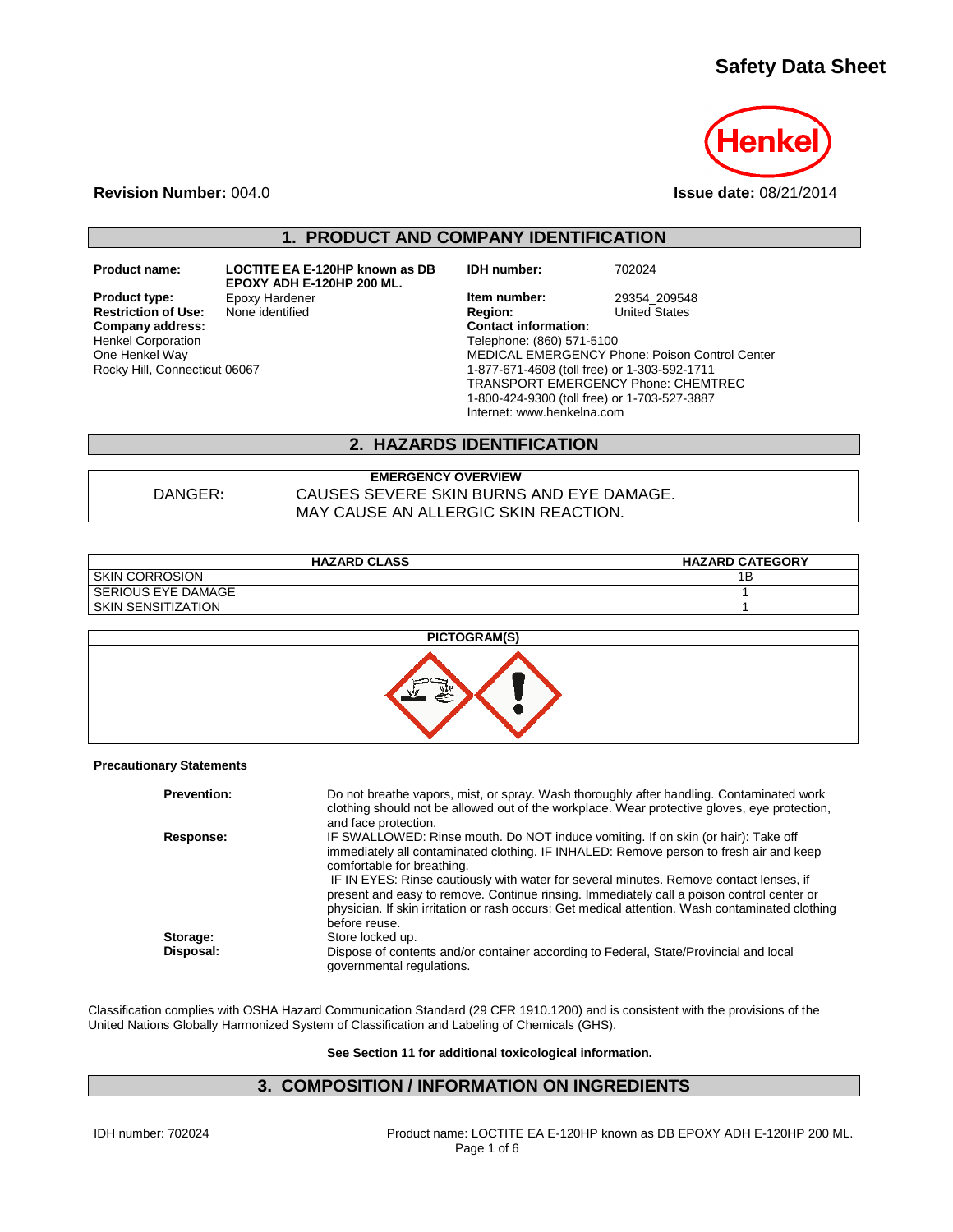| <b>Hazardous Component(s)</b> | <b>CAS Number</b> | Percentage* |
|-------------------------------|-------------------|-------------|
| Amine adduct                  | Proprietary       | $60 - 100$  |
| Tetraethylene pentamine       | 112-57-2          | $10 - 30$   |
| Triethylenetetramine          | 112-24-3          | $5 - 10$    |

\* Exact percentage is a trade secret. Concentration range is provided to assist users in providing appropriate protections.

| <b>4. FIRST AID MEASURES</b>       |                                                                                                                                                                                                                                                                |  |
|------------------------------------|----------------------------------------------------------------------------------------------------------------------------------------------------------------------------------------------------------------------------------------------------------------|--|
| Inhalation:                        | Move to fresh air. If breathing is difficult, give oxygen. If not breathing, give<br>artificial respiration. Get medical attention.                                                                                                                            |  |
| Skin contact:                      | Immediately flush skin with plenty of water (using soap, if available). Remove<br>contaminated clothing and footwear. Get medical attention. Wash clothing<br>before reuse. Thoroughly clean shoes before reuse.                                               |  |
| Eye contact:                       | Immediately flush eyes with plenty of water for at least 15 minutes. Get<br>immediate medical attention.                                                                                                                                                       |  |
| Ingestion:                         | DO NOT induce vomiting unless directed to do so by medical personnel.<br>Rinse the mouth. Drink 1-2 glasses of water. Never give anything by mouth to<br>an unconscious person. Get immediate medical attention.                                               |  |
| Symptoms:                          | See Section 11.                                                                                                                                                                                                                                                |  |
|                                    | <b>5. FIRE FIGHTING MEASURES</b>                                                                                                                                                                                                                               |  |
| <b>Extinguishing media:</b>        | Dry chemical. Carbon dioxide. Alcohol foam.                                                                                                                                                                                                                    |  |
| Special firefighting procedures:   | Wear self-contained breathing apparatus and full protective clothing, such as<br>turn-out gear.                                                                                                                                                                |  |
| Unusual fire or explosion hazards: | Personnel in vicinity and downwind should be evacuated. Burning produces<br>obnoxious and toxic fumes. In case of fire, keep containers cool with water<br>spray. Closed containers may rupture (due to build up of pressure) when<br>exposed to extreme heat. |  |
| Hazardous combustion products:     | Ammonia. Oxides of carbon. Oxides of nitrogen.                                                                                                                                                                                                                 |  |

## **6. ACCIDENTAL RELEASE MEASURES**

**Use personal protection recommended in Section 8, isolate the hazard area and deny entry to unnecessary and unprotected personnel.**

| <b>Environmental precautions:</b> | Do not allow product to enter sewer or waterways.                                                                                                                                                                                                                                                                                                        |
|-----------------------------------|----------------------------------------------------------------------------------------------------------------------------------------------------------------------------------------------------------------------------------------------------------------------------------------------------------------------------------------------------------|
| Clean-up methods:                 | Ensure adequate ventilation. Wear appropriate personal protective equipment.<br>Refer to Section 8 "Exposure Controls / Personal Protection" prior to clean up.<br>Soak up with inert absorbent material (e.g. sand, silica gel, acid binder,<br>universal binder, sawdust). Scrape up spilled material and place in a closed<br>container for disposal. |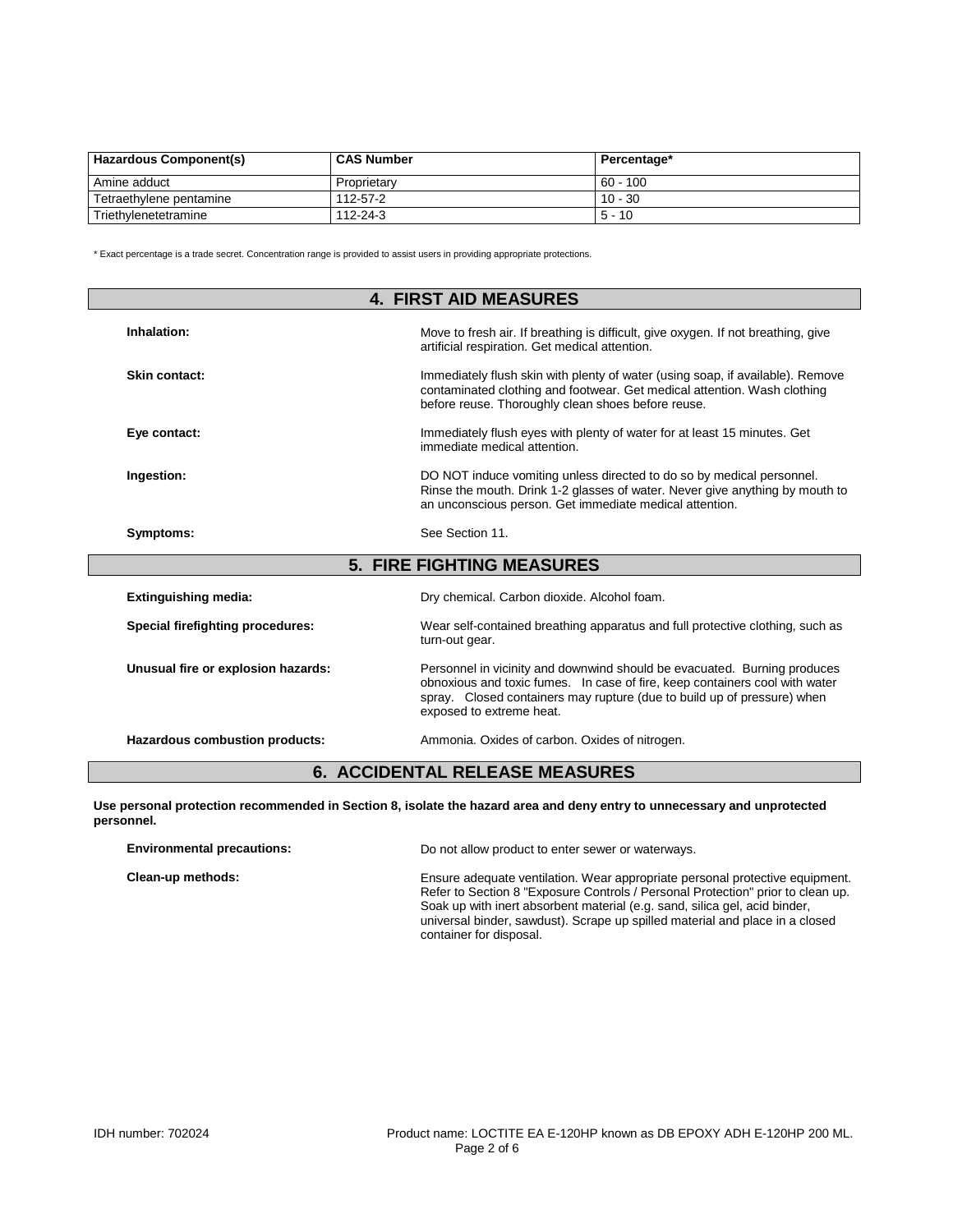## **7. HANDLING AND STORAGE**

Handling: **Handling: Prevent contact with eyes**, skin and clothing. Do not breathe vapor and mist. Wash thoroughly after handling. Use only with adequate ventilation. Keep container closed.

**Storage: Storage**: **For safe storage, store between 0 °C (32°F) and 32 °C (89.6 °F)** Keep container tightly closed and in a cool, well-ventilated place away from incompatible materials. Keep away from heat, spark and flame. Protect from direct sunlight. Avoid moisture.

**For information on product shelf life contact Henkel Customer Service at (800) 243-4874.**

## **8. EXPOSURE CONTROLS / PERSONAL PROTECTION**

**Employers should complete an assessment of all workplaces to determine the need for, and selection of, proper exposure controls and protective equipment for each task performed.**

| Hazardous Component(s)  | <b>ACGIH TLV</b> | <b>OSHA PEL</b> | <b>AIHA WEEL</b>                                                                  | <b>OTHER</b> |
|-------------------------|------------------|-----------------|-----------------------------------------------------------------------------------|--------------|
| Amine adduct            | None             | None            | None                                                                              | None         |
| Tetraethylene pentamine | None             | None            | (SKIN) Aerosol.<br>I ppm $(5 \text{ mg/m3})$<br>TWA Aerosol. (Skin<br>sensitizer) | None         |
| Triethylenetetramine    | None             | None            | ppm $(6 \text{ mg/m3})$<br>TWA<br>(SKIN)                                          | None         |

**Engineering controls:** Use local ventilation if general ventilation is insufficient to maintain vapor concentration below established exposure limits.

**Respiratory protection:** Use NIOSH approved respirator if there is potential to exceed exposure limit(s).

be used if the potential for splashing or spraying of product exists.

**Eye/face protection:** Safety goggles or safety glasses with side shields. Full face protection should

**Skin protection: Skin protection:** Use chemical resistant, impermeable clothing including gloves and either an apron or body suit to prevent skin contact.

## **9. PHYSICAL AND CHEMICAL PROPERTIES**

**Physical state:** Liquid Color: Liquid Color: **Color:** Amber **Odor:** Slight **Odor threshold:** Not available.<br> **pH:** Not available. **Vapor pressure:**<br>Boiling point/range: **Melting point/ range: Vapor density:**<br>
Flash point:<br>  $\begin{aligned} \text{Plash point:} \\ &> 93 \text{ °C} (> 191 \text{ °C}) \end{aligned}$ **Flammable/Explosive limits - lower:** Not available.<br> **Flammable/Explosive limits - upper:** Not available. **Flammable/Explosive limits - upper:** Not available.<br> **Autoignition temperature:** Not available. **Autoignition temperature: Evaporation rate:**<br> **Solubility in water:** Not available.<br> **Solubility in water:** Not are not a set of Partially miscible. **Solubility in water: Partially misch continues to the U.S. Partially misch property of Partially misch property**<br> **Partition coefficient (n-octanol/water):** Not available. Partition coefficient (n-octanol/water): **VOC content:** < 1.0 %; < 10 g/l Estimated **Viscosity: Viscosity:** Not available.<br> **Decomposition temperature:** Not available. **Decomposition temperature:** 

Not available.<br>Not available. **boiling boiling point (1,013 hPa)**<br>Not available. **Flash point:** > 93 °C (> 199.4 °F) ; Estimated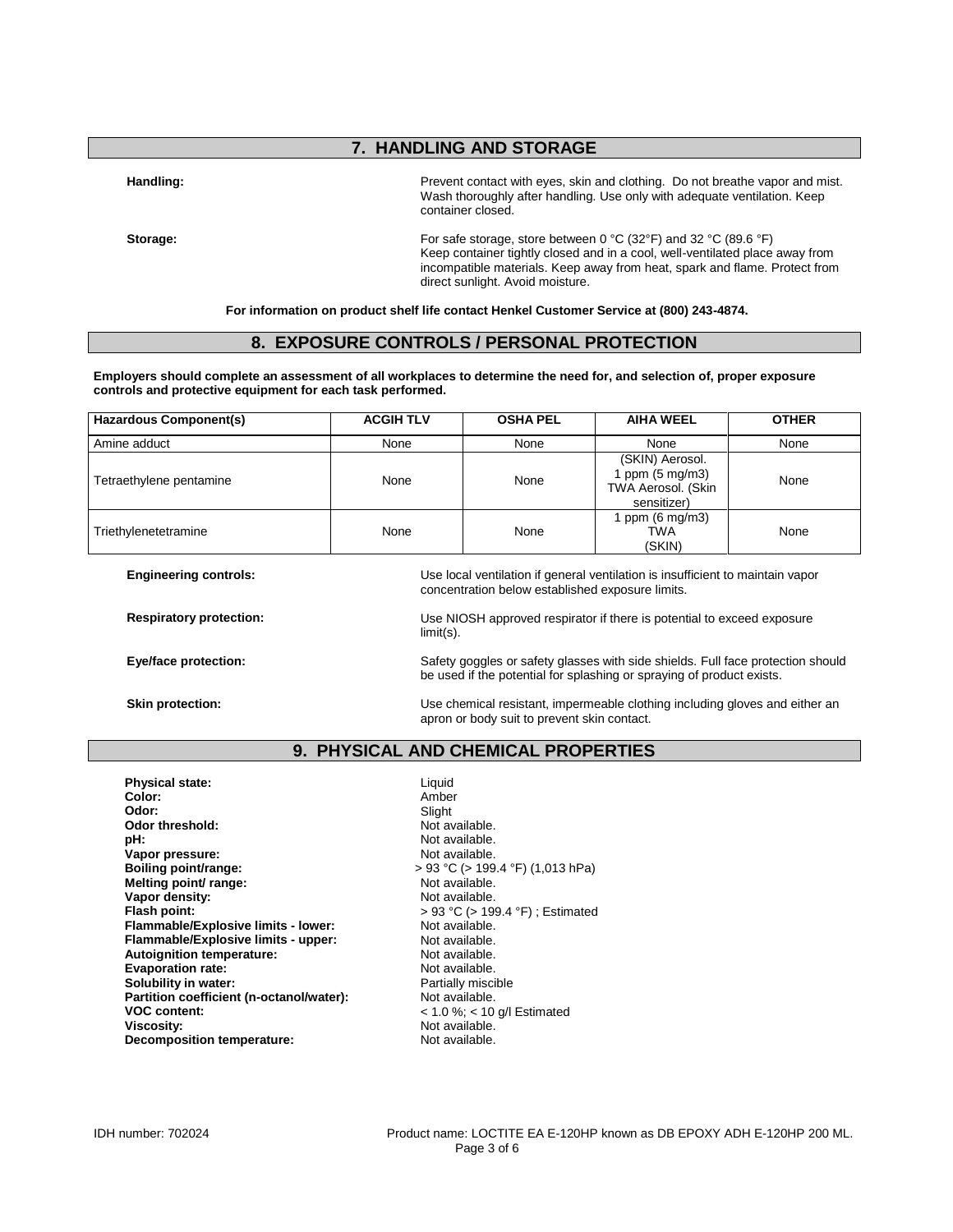## **10. STABILITY AND REACTIVITY**

| Stability:                                  | Stable under normal conditions of storage and use.                                                                   |
|---------------------------------------------|----------------------------------------------------------------------------------------------------------------------|
| Hazardous reactions:                        | None under normal processing.                                                                                        |
| <b>Hazardous decomposition</b><br>products: | Ammonia. Oxides of carbon. Oxides of nitrogen.                                                                       |
| Incompatible materials:                     | Strong oxidizing agents. Acids.                                                                                      |
| <b>Reactivity:</b>                          | Not available.                                                                                                       |
| Conditions to avoid:                        | Keep away from heat, ignition sources and incompatible materials. Exposure to water vapour.<br>Exposure to sunlight. |
|                                             | <b>11. TOXICOLOGICAL INFORMATION</b>                                                                                 |

**Relevant routes of exposure:** Skin, Inhalation, Eyes, Ingestion

**Potential Health Effects/Symptoms**

| Inhalation:          | Mists, vapors or liquid may cause severe irritation or burns.                                                            |
|----------------------|--------------------------------------------------------------------------------------------------------------------------|
| <b>Skin contact:</b> | Causes skin burns. May cause allergic skin reaction.                                                                     |
| Eye contact:         | Causes serious eye damage.                                                                                               |
| Ingestion:           | If ingested, severe burns of the mouth and throat may occur, as well as perforation of the<br>esophagus and the stomach. |

| Hazardous Component(s)  | LD50s and LC50s                                                                                     | <b>Immediate and Delayed Health Effects</b>              |
|-------------------------|-----------------------------------------------------------------------------------------------------|----------------------------------------------------------|
| Amine adduct            | None                                                                                                | No Records                                               |
| Tetraethylene pentamine | Oral LD50 (RAT) = $3.99$ g/kg<br>Oral LD50 (RAT) = $2.1$ g/kg<br>Dermal LD50 (RABBIT) = $0.66$ g/kg | Irritant, Mutagen, Allergen                              |
| Triethylenetetramine    | None                                                                                                | Allergen, Corrosive, Developmental, Irritant,<br>Mutagen |
|                         |                                                                                                     |                                                          |

| <b>Hazardous Component(s)</b> | <b>NTP Carcinogen</b> | <b>IARC Carcinogen</b> | <b>OSHA Carcinogen</b><br>(Specifically Regulated) |  |
|-------------------------------|-----------------------|------------------------|----------------------------------------------------|--|
| Amine adduct                  | No                    | No                     | No                                                 |  |
| Tetraethylene pentamine       | No                    | No                     | No                                                 |  |
| Triethylenetetramine          | No                    | No                     | No                                                 |  |

# **12. ECOLOGICAL INFORMATION**

**Ecological information:** Not available.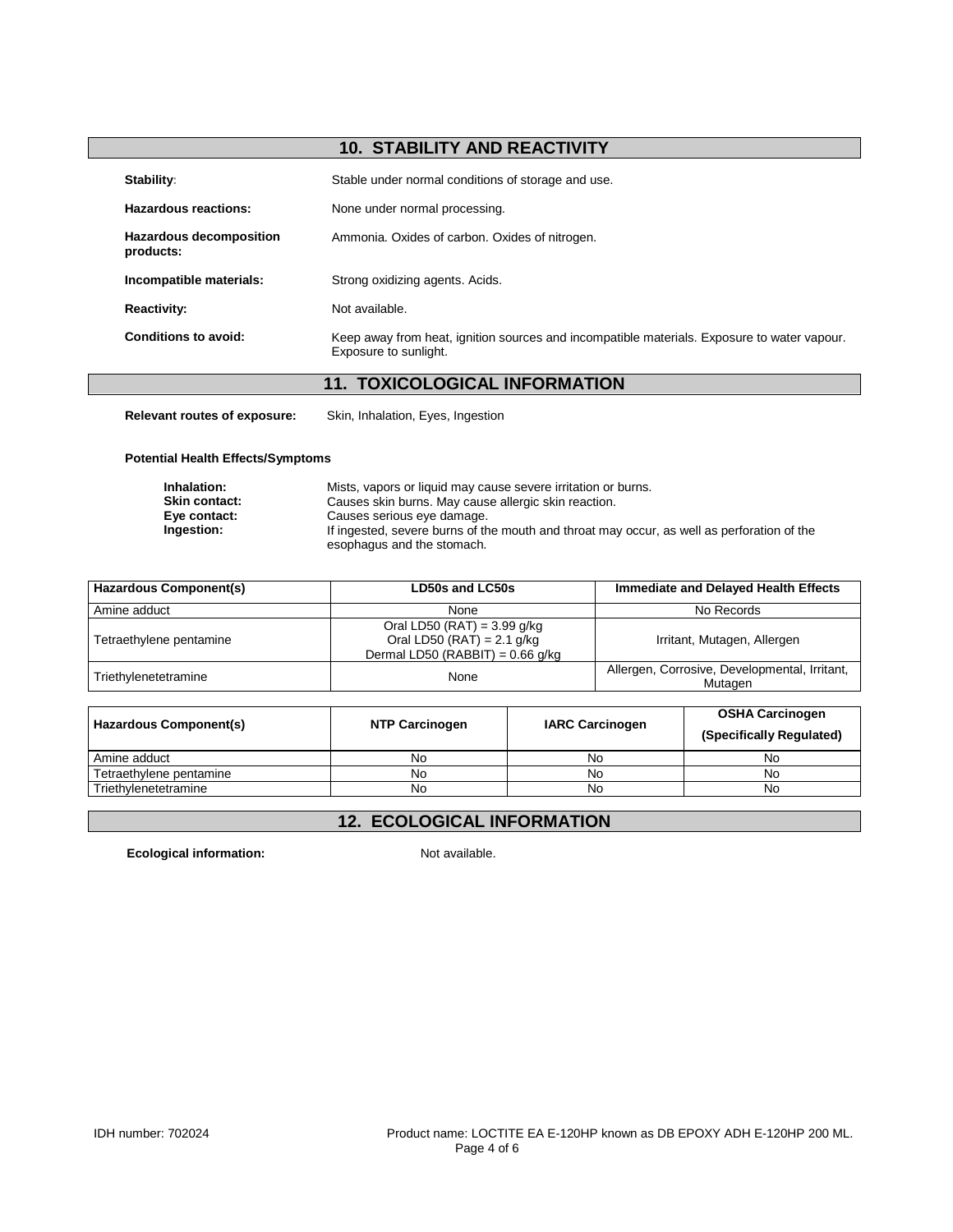## **13. DISPOSAL CONSIDERATIONS**

| Information provided is for unused product only. |  |  |  |  |  |  |
|--------------------------------------------------|--|--|--|--|--|--|
|--------------------------------------------------|--|--|--|--|--|--|

| Recommended method of disposal: | Dispose of according to Federal, State and local governmental regulations.                                                                               |
|---------------------------------|----------------------------------------------------------------------------------------------------------------------------------------------------------|
| Hazardous waste number:         | It is the responsibility of the user to determine if an item is hazardous as<br>defined in the Pensuras Consequetion and Pensurau Act (PCPA) of the time |

defined in the Resource Conservation and Recovery Act (RCRA) at the time of disposal. Product uses, transformations, mixtures, processes, etc., may render the resulting material hazardous, under the criteria of ignitability, corrosivity, reactivity and toxicity characteristics of the Toxicity Characteristics Leaching Procedure (TCLP) 40 CFR 261.20-24.

## **14. TRANSPORT INFORMATION**

**The transport information provided in this section only applies to the material/formulation itself, and is not specific to any package/configuration.**

| U.S. Department of Transportation Ground (49 CFR) |                                                                                                                                   |
|---------------------------------------------------|-----------------------------------------------------------------------------------------------------------------------------------|
| Proper shipping name:                             | Amines, liquid, corrosive, n.o.s. (Tetraethylene pentamine, Triethylenetetramine,<br>dimer fatty acid(C18)poly amido amine resin) |
| Hazard class or division:                         | 8                                                                                                                                 |
| <b>Identification number:</b>                     | <b>UN 2735</b>                                                                                                                    |
| Packing group:                                    | Ш                                                                                                                                 |
| International Air Transportation (ICAO/IATA)      |                                                                                                                                   |
| Proper shipping name:                             | Amines, liquid, corrosive, n.o.s. (Tetraethylene pentamine, Triethylenetetramine,<br>dimer fatty acid(C18)poly amido amine resin) |
| Hazard class or division:                         | 8                                                                                                                                 |
| Identification number:                            | <b>UN 2735</b>                                                                                                                    |
| Packing group:                                    | Ш                                                                                                                                 |
| <b>Water Transportation (IMO/IMDG)</b>            |                                                                                                                                   |
| Proper shipping name:                             | AMINES, LIQUID, CORROSIVE, N.O.S. (Tetraethylene pentamine,<br>Triethylenetetramine, dimer fatty acid(C18)poly amido amine resin) |
| Hazard class or division:                         | 8                                                                                                                                 |
| <b>Identification number:</b>                     | <b>UN 2735</b>                                                                                                                    |
| Packing group:                                    | Ш                                                                                                                                 |
| Marine pollutant:                                 | dimer fatty acid(C18)poly amido amine resin                                                                                       |

## **15. REGULATORY INFORMATION**

**United States Regulatory Information**

| <b>TSCA 8 (b) Inventory Status:</b><br><b>TSCA 12 (b) Export Notification:</b>                                | All components are listed or are exempt from listing on the Toxic Substances Control Act<br>Inventory.<br>None above reporting de minimis |
|---------------------------------------------------------------------------------------------------------------|-------------------------------------------------------------------------------------------------------------------------------------------|
| <b>CERCLA/SARA Section 302 EHS:</b><br><b>CERCLA/SARA Section 311/312:</b><br><b>CERCLA/SARA Section 313:</b> | None above reporting de minimis<br>Immediate Health, Delayed Health<br>None above reporting de minimis                                    |
| <b>California Proposition 65:</b>                                                                             | No California Proposition 65 listed chemicals are known to be present.                                                                    |
| <b>Canada Regulatory Information</b>                                                                          |                                                                                                                                           |
| <b>CEPA DSL/NDSL Status:</b>                                                                                  | All components are listed on or are exempt from listing on the Canadian Domestic<br>Substances List.                                      |

## **16. OTHER INFORMATION**

**This safety data sheet contains changes from the previous version in sections:** New Safety Data Sheet format.